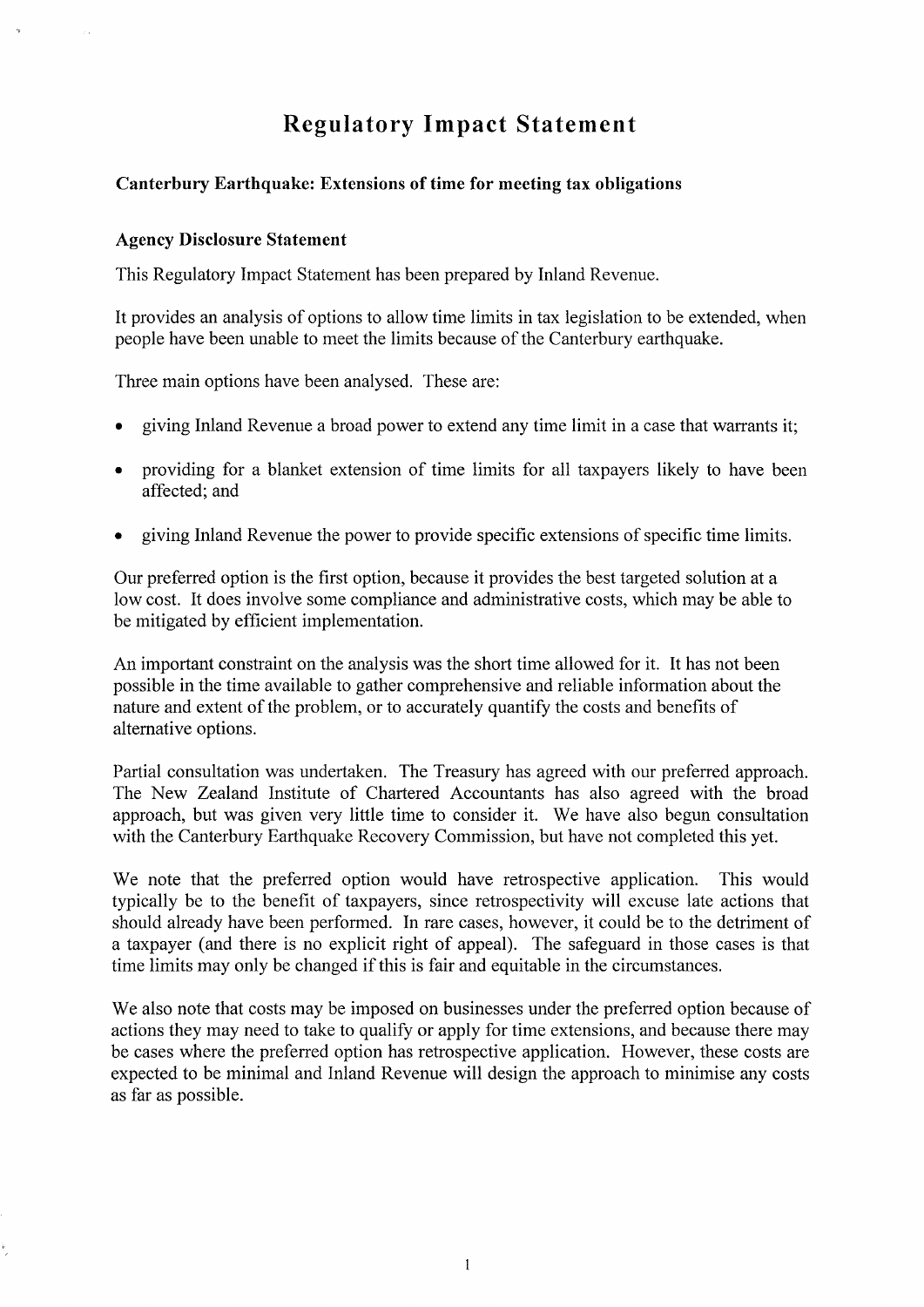Except as may be noted in this statement, none of the policy options is likely to impose additional costs on businesses, impair private property rights, restrict market competition, or reduce the incentives on businesses to innovate and invest, or override fundamental common law principles.

 $\n *pr* Craig Latham\n$ Group Manager, Policy Inland Revenue

25 March 2011

i,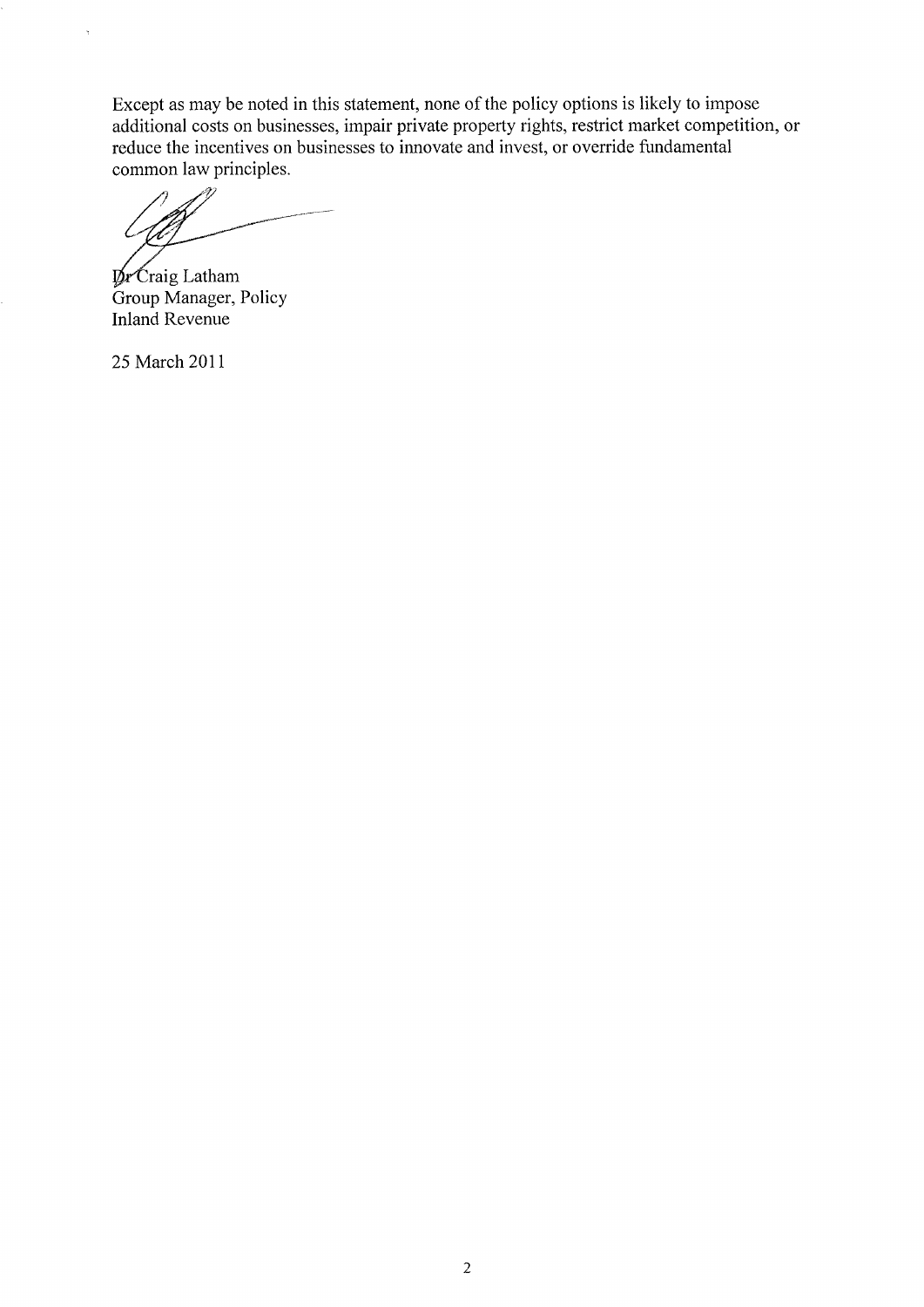## **STATUS QUO AND PROBLEM DEFINITION**

1. Following the Canterbury Earthquake, many New Zealanders have been unable to meet time limits for meeting tax obligations. They may have been unable to meet time limits because they were preoccupied with more immediate concerns, such as obtaining necessities, or the safety of family members. Actions might also have been delayed when it was physically impossible to perform them, such as when necessary tax records were held within the 'red zone', or because postal or telephone services were disrupted. In these cases taxpayers outside the Christchurch area may also have been affected.

2. There are many statutory time limits in the Inland Revenue Acts (there are 16 current Inland Revenue Acts including the Income Tax Act, the GST Act, the Tax Administrations Act, the Student Loan Scheme Act, the Child Support Act and the Kiwisaver Act).

3. It would be unreasonable to penalise taxpayers for exceeding a time limit when they have been prevented by the earthquake from meeting it.

4. There may also be some cases, though expected to be rare, where it would be unreasonable to penalise Inland Revenue for failing to meet statutory time frames that apply to it.

5. Inland Revenue is able to extend time limits in some cases and has been doing so to the maximum extent possible when taxpayers have requested this. However, there are numerous cases where it does not appear to be possible to extend time limits under existing law, and other cases where authority for extending time limits may be unclear. For example, Inland Revenue cannot extend the period for filing of 2009-10 income tax returns past 31 March 2011.

6. Section 226 of the Tax Administration Act 1994 gives the Governor General the power to extend any time for doing something under the Income Tax Act or the GST Act, by Order in Council. This power is not suitable in the current circumstances because it does not apply to all Inland Revenue Acts, it requires that a specific time be set for each time limit, and the power may not be delegated to the Commissioner of Inland Revenue, which would make administration impractical (many time limits are likely to be involved).

7. Iftime limits are not able to be extended, it is expected that many taxpayers will fail to file returns by their due date. These taxpayers will not be charged penalties or interest because of the lateness as these have already been remitted. Lateness may, however, have other consequences, such as losing credit for "good behaviour" in some provisions. This is likely to be seen as heavy-handed and could affect voluntary compliance.

8. Not providing extensions will also mean that taxpayers miss out on benefits that they otherwise would have been entitled to. Again, this could be seen as unfair. For example, parents are required to provide Inland Revenue with a child's IRD number within 8 weeks of Working for Families payments starting. If this is not done, IRD is required to stop making the payments until the number is received.

9. In the time available we have not been able to quantify the scale of the problem, but it is likely to be significant. For example, there are many different returns that must be filed on or around 31 March. Due to the inability for many businesses in the CBD to access their records, we expect many businesses will not to be in a position to file these returns on time.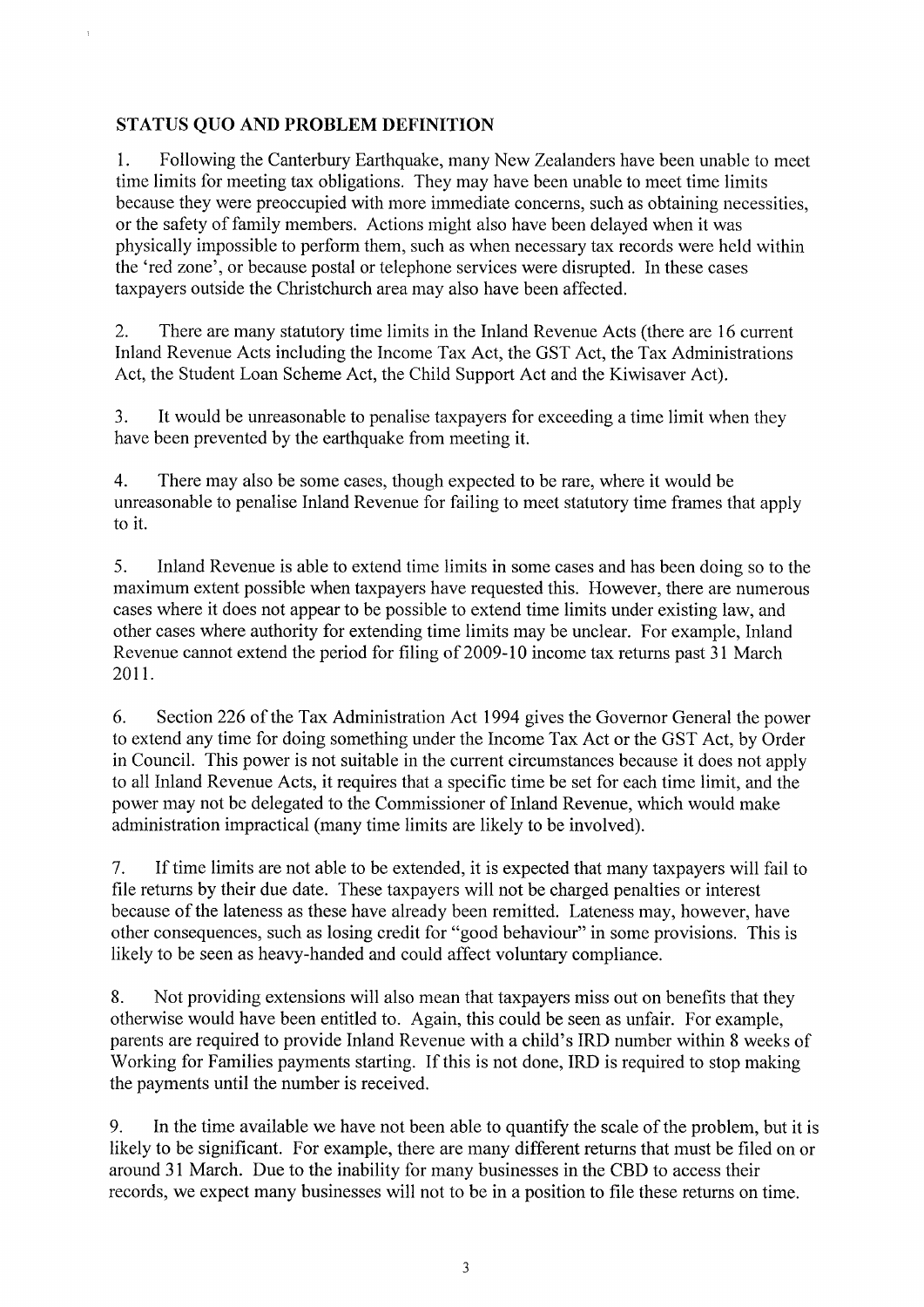#### **OBJECTIVES**

10. The government wishes to be able to extend time frames for meeting tax obligations in cases where people have been prevented from meeting those time frames by the Christchurch Earthquake and its aftershocks.

11. In general the government does not wish to extend time limits in cases where obligations might reasonably have been met. Instead, it would like to confine extensions to cases in which an extension would be fair, and in which the obligation is eventually met in a time that is not unreasonable.

12. The best outcome would be one in which time frames are extended in these circumstances.

13. The outcome needs to be achieved more or less immediately, because time limits are already being exceeded.

14. Given these objectives, assessment criteria for any outcome will include:

- Allowing limits to be extended when there is demonstrable need; and
- Not allowing limits to be extended when there is not demonstrable need.
- 15. Added to these criteria, it will also be important to consider:
	- Administrative and compliance costs; and
	- Fiscal costs.

16. As consideration of the options below demonstrates, there may be trade-offs between these objectives. For example, keeping extensions well-targeted to cases of demonstrable need may increase administrative or compliance costs because taxpayers need to demonstrate a need.

#### **REGULATORY IMPACT ANALYSIS**

#### **Main options**

17. Three main options have been identified for dealing with the problem.

18. We have not identified any non-regulatory options. The core problem is the lack of existing legal authority to extend fixed time limits. This cannot be remedied without legislative change.

#### *First option*

19. The first and preferred regulatory option is to provide Inland Revenue with a power to extend the time for doing anything under an Inland Revenue Act when:

• It has not been possible to meet the time limit because of the Canterbury earthquake or its aftershocks; and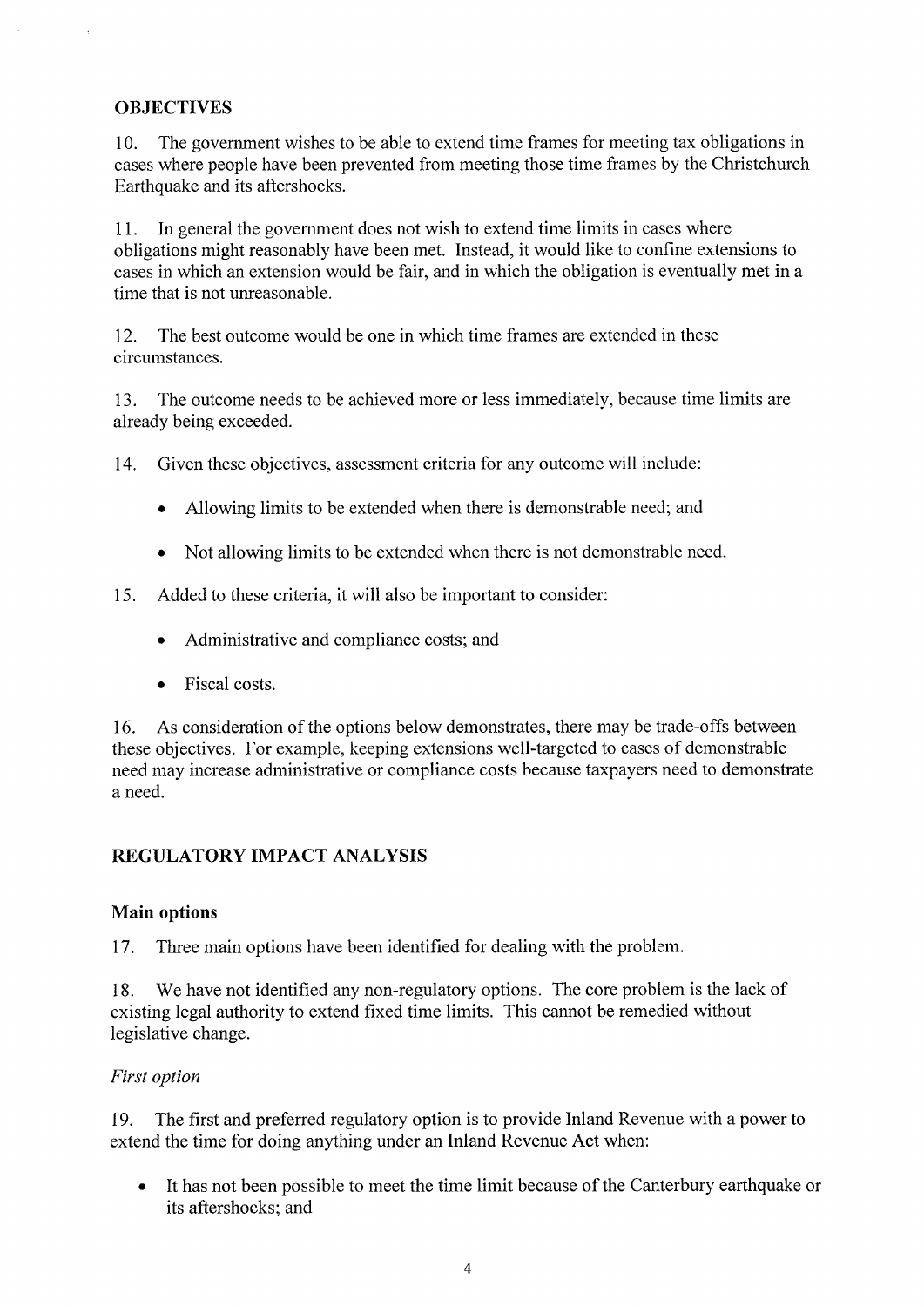It would be fair and equitable to extend the time.

20. As a consequence of the "fair and equitable" requirement, it is expected that extensions would be given only for a reasonable period (for example, until the earliest time at which the person might reasonably be able to perform the action).

21. The power would apply retrospectively from 4 September 2010, to deal with cases in which time limits have already been exceeded. The power would expire on 1 April 2012 (though it may cease to be used before this time).

22. This option would deal with the problem. It would allow for time limits to be extended, but only in cases where obligations would not reasonably be able to be complied with.

23. The main benefit would be to relieve earthquake victims or those they deal with from the burden of unreasonably having to meet time limits to comply with the law or claim a benefit they should be entitled to. This is an unquantifiable benefit.

24. In principle this option neither materially reduces the amount of tax collected, nor delays collection (the extension of a time limit simply recognises that there would not have been compliance with the time limit anyway). However, if the power continued to be used after September 2011, there might be reduced government revenue from use-of-money interest (before that time, use-of-money interest will already be able to be waived under an existing regulation).

25. This option does have administrative and compliance costs. Taxpayers would need to contact Inland Revenue to claim or apply for extensions of time, and Inland Revenue would need to process these applications or extensions. Inland Revenue would endeavour to reduce these costs through efficient administration (see *Implementation* below).

26. This option provides a lot of discretion to Inland Revenue, including the discretion to extend time limits applying to Inland Revenue itself. It would be important to ensure this power is exercised wisely. Inland Revenue advises that if the power is exercised in respect of time limits imposed on Inland Revenue itself, the discretion would not be delegated to anybody below the level of an Assurance Manager (who reports to a Group Manager). Some further discussion of this issue is included in the *Implementation* section below.

## *Second option*

27. The second regulatory option is a blanket extension of time for all taxpayers likely to have been affected. Under this option, for example, all time limits could be extended by two months for anybody living in Christchurch. There would be no test of fairness of equity, and no requirement that a person be affected by the Earthquake to qualify.

28. This option would solve the problem for some affected taxpayers, but also for some unaffected taxpayers who might reasonably have met existing time limits. This makes it more likely that the options would result in a significant delay in tax collected. This option would also not deal with the problem for taxpayers outside Canterbury who may nevertheless have been affected.

29. This option would have administrative costs because Inland Revenue would need to identify taxpayers who qualify for the extension, which could be difficult depending on the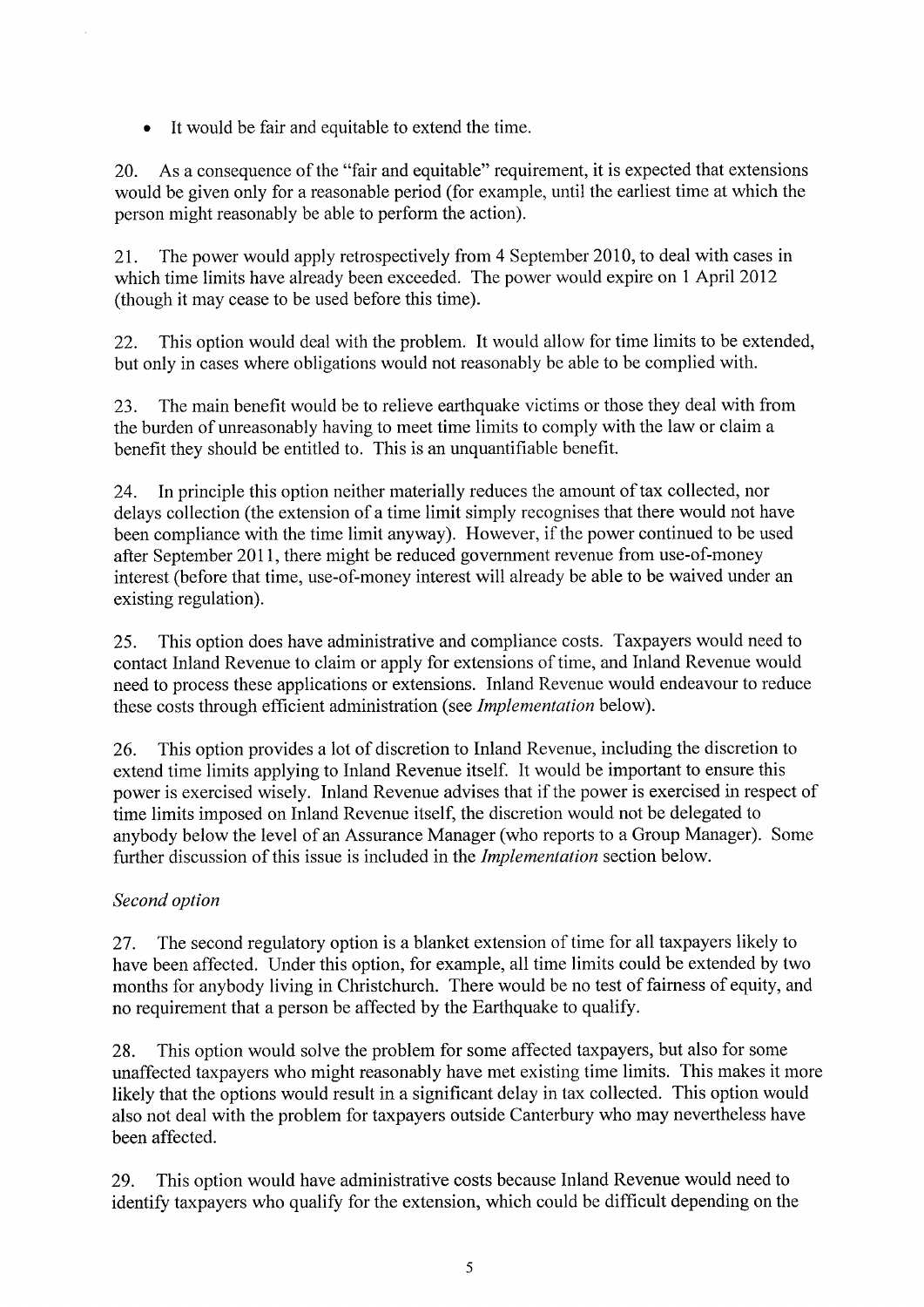criteria used, and make appropriate changes to systems and procedures to ensure the extension applied automatically to these people. The option would have low or nil compliance costs for taxpayers making use of the extension.

# *Third option*

30. The third regulatory option is legislation to override specific time limits. This differs from the first and second options, which apply generally to any time limit. This option is infeasible given the short time available for developing a solution. Even if it were not, it carries the high risk that a particular time frame would be overlooked.

| 31. | The following table summarises the options we have considered. |  |
|-----|----------------------------------------------------------------|--|
|     |                                                                |  |

|                                               | <b>Meets Objectives</b>                                                                                                                        | <b>Fiscal cost</b>                                                              | <b>Admin/Compliance</b><br>costs                                           |
|-----------------------------------------------|------------------------------------------------------------------------------------------------------------------------------------------------|---------------------------------------------------------------------------------|----------------------------------------------------------------------------|
| Option 1<br>(Commissioner<br>discretion)      | Yes                                                                                                                                            | Possible but limited<br>(if time limits are<br>extended past<br>September 2011) | Yes – requirement to<br>make/process<br>applications for<br>extensions     |
| Option 2 (Non-<br>discretionary<br>extension) | Yes – objective to<br>extend time limits<br>for those affected<br>$No - objective to$<br>not extend time<br>limits beyond what<br>is necessary | Likely (unquantified<br>but potentially high)                                   | Depends on the criteria<br>for extension. Possibly<br>lower than Option 1. |
| Option 3 (Individual<br>time limits extended) | $No$ – likely to miss<br>relevant time limits<br>due to time<br>constraints                                                                    | Possible but limited<br>(if time limits are<br>expected past<br>September)      | Yes - requirement to<br>make/process<br>applications for<br>extensions     |

# Other design choices

32. Within any of the options, two further sub-options were considered.

33. The first sub-option is whether the ability to power time limits should be exercised where the time limit is a limit on Inland Revenue itself. The preferred sub-option is to allow the power to be exercised in such circumstances (it is anticipated that such use would be rare).

34. An example of a situation where Inland Revenue might need to exercise the power in this way is as follows: a taxpayer commences a disputes procedure by sending a document to Christchurch, where the document sits unopened in the 'red zone' (where Inland Revenue's Christchurch office is) until after the allowable response period. When the response period ends before a response from Inland Revenue, the document is normally taken to have been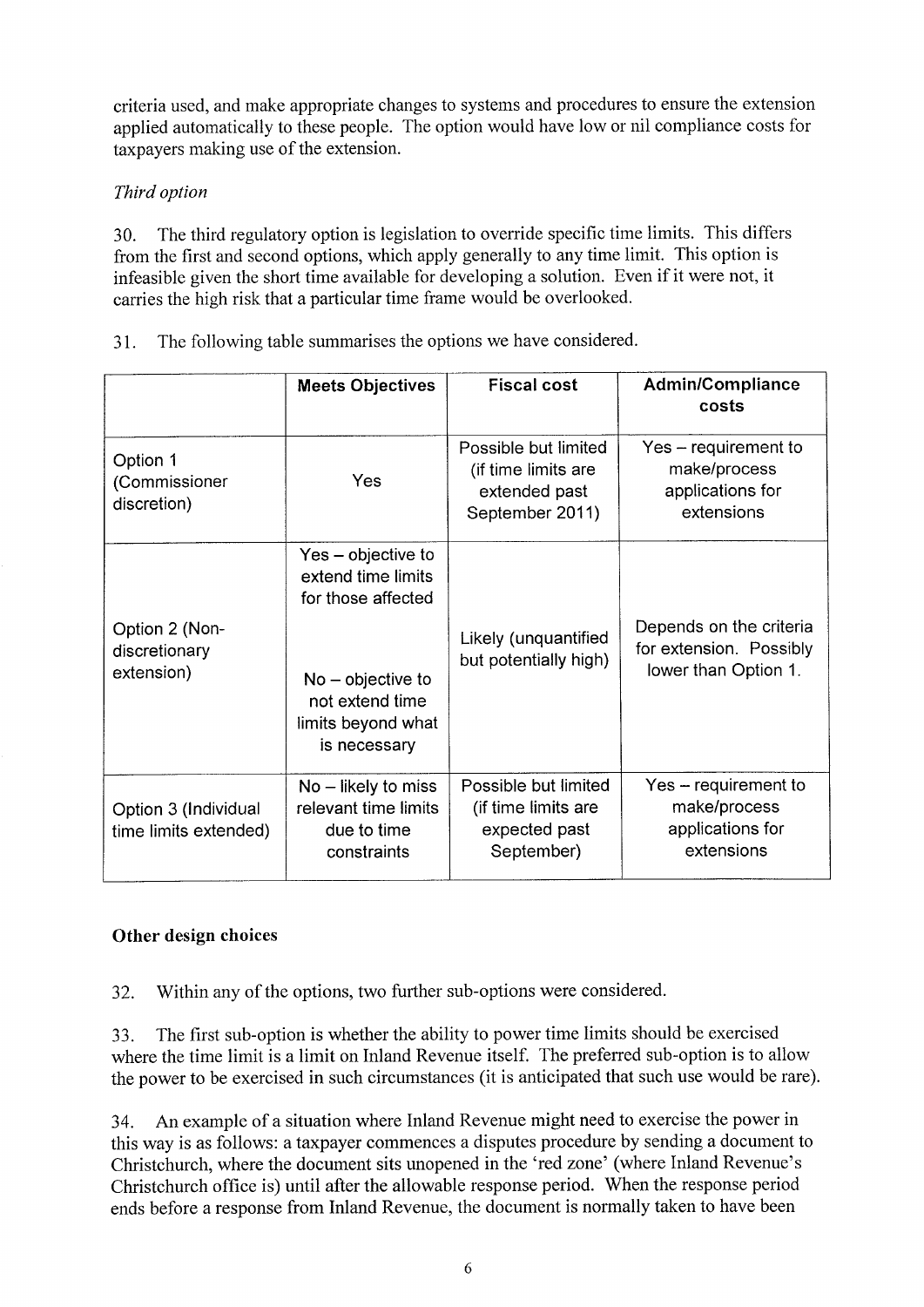accepted as correct. However, Inland Revenue should have the ability to consider the document properly before acceptance.

35. Some taxpayers may be disadvantaged where Inland Revenue extends a time limit applying to itself. The example above is a case in point, since a taxpayer may have taken a position in the dispute which would have been accepted but for a change in the response period. After exercise of the power to change in the response period, Inland Revenue might challenge the unrealistic position.

36. Not having the ability to apply the power to itself would increase the risk of lost tax revenue.

37. It may be possible to take administrative actions to ensure that the power is not misused (see *Implementation* below). It is also noted that if the preferred option is adopted, there will be a legislated requirement that an extension be fair and equitable in the circumstances.

38. The second sub-option was whether or not to allow for a formal appeals or disputes process when a person disagrees with the exercise of the power.

39. The preferred sub-option is not to allow for such a process. In part, this is because there would be insufficient time to design a robust process. Other considerations are the likely cost of such a process and the fact that the preferred option would nearly always leave a taxpayer in a better position than before (or in the same position, if it was decided the power should not be exercised). There is a small risk with the preferred sub-option that taxpayers would not have a remedy in cases where they are made worse off (say when the power is applied to Inland Revenue itself). We consider this is reduced in the preferred option by the requirement that the extension may only be given if it is fair and equitable to do so. Finally, we note that under the Tax Administration Act, section 13 8E(1) does not allow challenges that relate to decisions of the Commissioner to extend time limits. In this regard, the preferred option is consistent with current law.

## **CONSULTATION**

40. There was not time for a full consultation about this policy, which is a response to an emergency that could not have been anticipated.

41. However, we have consulted with the Treasury, which agrees with our preferred option.

42. We have also undertaken informal consultation with the New Zealand Institute of Chartered Accountants, which made representations about problems with time limits. They have agreed with the general approach we are taking, but we note that they were given extremely limited time to consider the issues.

43. We have also consulted with the Canterbury Earthquake Recovery Commission, which is a requirement of the Canterbury Earthquake Response and Recovery Act 2011 (the legislation under which the preferred option would be achieved). This process has not yet concluded.

44. The Department of the Prime Minister and Cabinet has been informed.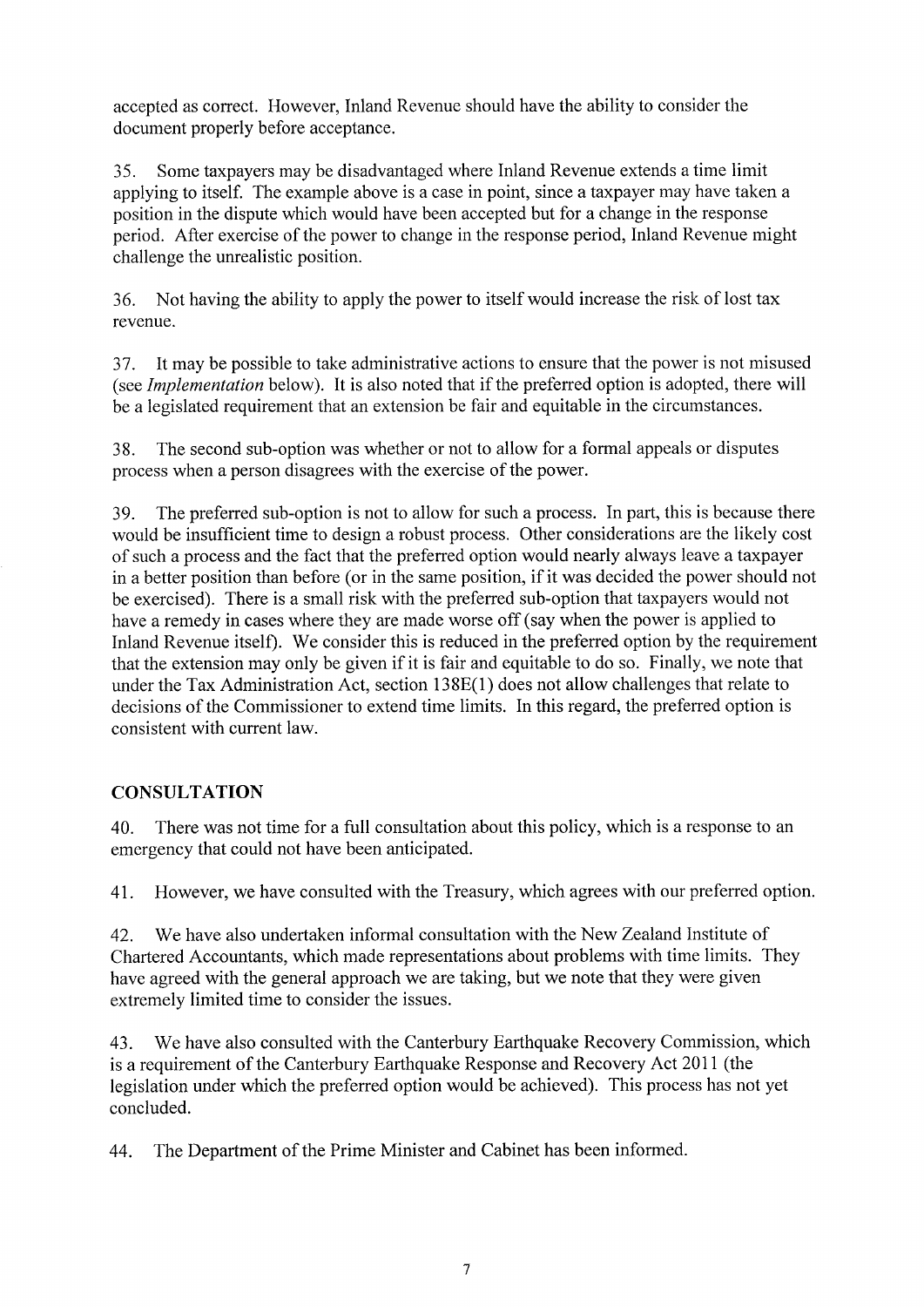## **CONCLUSIONS AND RECOMMENDATIONS**

45. The table above summarises the costs and benefits of each of the three options.

46. The first option (a broad power to extend any time limit where warranted) is our preferred option because it effectively solves the problem at low cost and would deal with a very wide range of situations taxpayer might find themselves in. The first option does involve some compliance costs for taxpayers – ringing or writing to claim or apply for extensions of time - but this is a small cost and administrative efforts will be made to reduce this cost. The other options either do not solve the problem quickly or carry a significant risk that people who are unaffected by the earthquake will benefit (at a cost to other taxpayers).

## **IMPLEMENTATION**

47. Only initial consideration has been given to implementation of the preferred option.

48. It is expected that in some cases Inland Revenue would announce a generic extension of time applying to all taxpayers in a particular class of taxpayers. In others Inland Revenue would grant specific extensions to a single taxpayer.

49. At this stage, it is expected in almost all cases that taxpayers would need to contact Inland Revenue to claim or apply for the extension, rather than "self assessing" eligibility and simply performing a late action. Inland Revenue will have no other way of knowing that the person is eligible for the extension.

50. This will increase the number of contacts with call centres and other staff members within Inland Revenue. Measures to manage this have been discussed. For example, Inland Revenue might provide special 0800 numbers for people to call and apply for a particular extension. If such numbers were implemented, people would be able to leave a message with the necessary information and be contacted at a later time by Inland Revenue. This would reduce the risk of call overloading or long waits for assistance. However, it may also be possible to deal with contacts through normal channels.

51. There would also be an increase in work because of final processing of applications or claims. This would be managed within Inland Revenue's existing workloads and funding. There is a risk that this would lead to delays in other areas, but this problem is expected to be short-lived if it occurs.

52. Electronic systems are not expected to be affected in any significant way. Inland Revenue is in a good starting position because extension of time limits is relatively normal (albeit not *all* the time limits that the Order would effect). Inland Revenue's electronic systems therefore typically allow for the extension of dates. Many of the dates that are not commonly able to be extended would not have effects that require system changes; instead they would affect later processes such as audits, which rely on people rather than systems and are therefore more adaptable.

53. The proposed solution would grant a power to the Commissioner of Inland Revenue. The Commissioner would then delegate that power (as he delegates many of his other powers under Section 7 of the Tax Administration Act 1994) to other authorised employees and officers within Inland Revenue. Existing processes are in place for managing delegations to properly qualified staff members, and these mitigate the risk that a power would be misapplied.